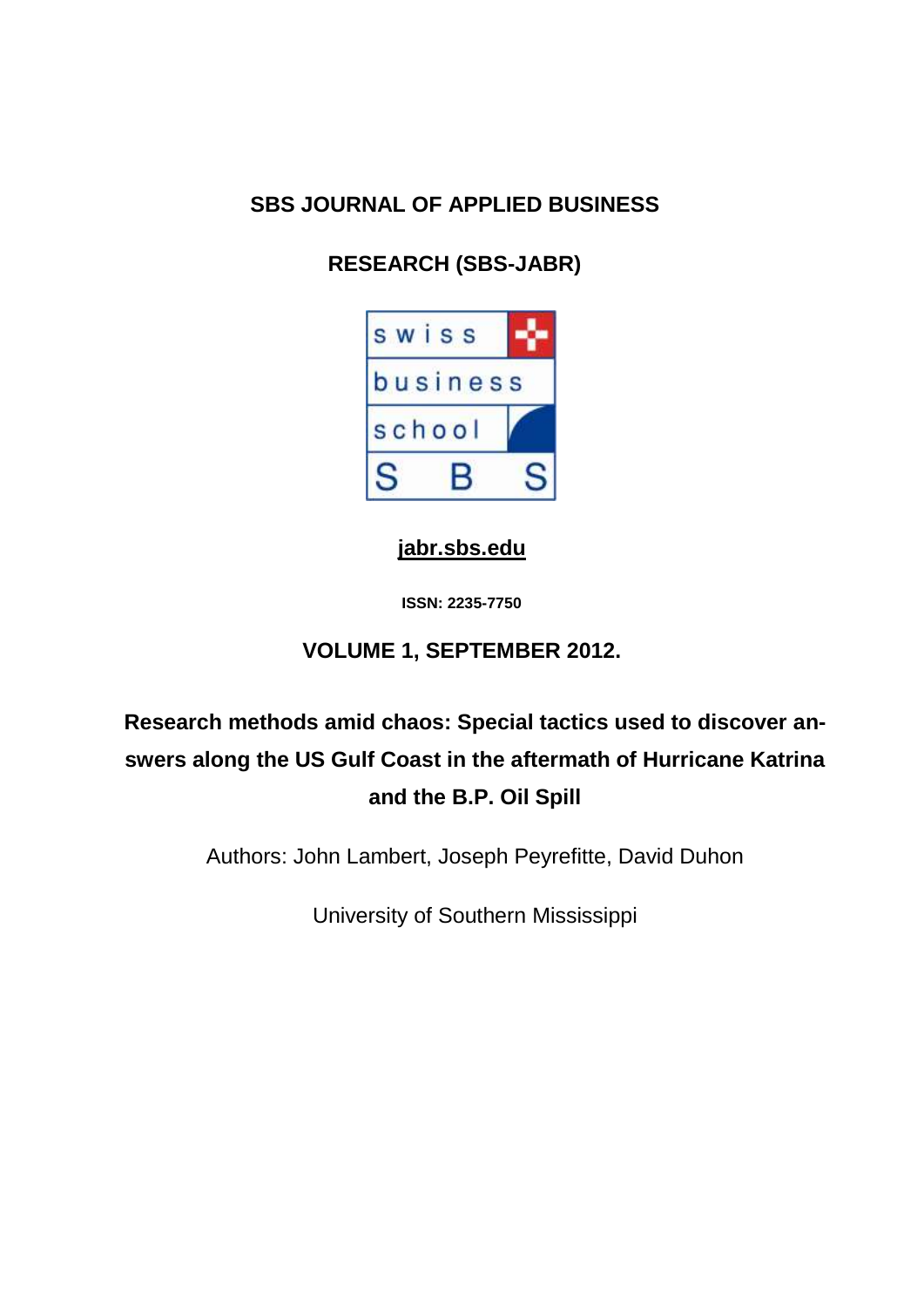#### **Abstract**

Businesses determined to rebound, as well as academics studying the business environment in the aftermath of a man-made or natural disaster must adopt techniques that might otherwise seem extraordinary. The chaos of the situation extant in the aftermath of a disaster forces managers and academics to take steps to get to the heart of the issues in minimal time. In these instances, time is not a luxury that they can enjoy; immediate situational awareness must be assessed and addressed. Moreover, as the business situation changes, and as resource availability and demand for goods and services fluctuates, business and academic monitors must have flexibility to adapt to the situation. An adaptive warfare-inspired approach to data gathering and fact-finding becomes imperative in these extraordinary situations.

Key words: Hurricane Katrina, B.P. Oil Spill, non-traditional research

## **1. Introduction**

Businesses determined to rebound, as well as academics studying the business environment in the aftermath of a man-made or natural disaster must adopt techniques that might otherwise seem extraordinary. The chaos of the situation extant in the aftermath of a disaster forces managers and academics to take steps to get to the heart of the issues in minimal time.

In these instances, time is not a luxury that managers and interested academics can enjoy; immediate situational awareness must be assessed and addressed. In the aftermath of a disaster the business situation changes can be rapid, and the status quo changing daily. As resource availability and demand for goods and services fluctuates, business and academic monitors must have flexibility to adapt to the situation. Information or data acquisition thus must be immediate. An adaptive warfare-inspired approach to data gathering and fact-finding becomes imperative.

This manuscript examines the successful though somewhat-non-traditional data-gathering activities of businesses and academics alike along the Mississippi Gulf Coast and in southeast Louisiana in the aftermath of a natural disaster, Hurricane Katrina in 2005, and the "B.P. oil spill" manmade disaster of 2010.

Approximately five years apart, these two events caused massive interruption of commerce. The same geographic footprint that was just beginning to recover after the devastation of Hurricane Katrina was now the "ground zero" impact area of the oil spill.

Hurricane Katrina and the B.P. oil spill are briefly explained. Space allotted to this manuscript cannot explain in any totality the gravity of and damage caused by these two events. These short descriptions thus do not tell the whole story, but rather serve as reminders to readers of these lifechanging and life-ending events; readers are urged to more thoroughly read about these disasters in other venues.

This pedagogical manuscript briefly examines the natural disaster of Hurricane Katrina and the manmade disaster of the B.P. oil spill.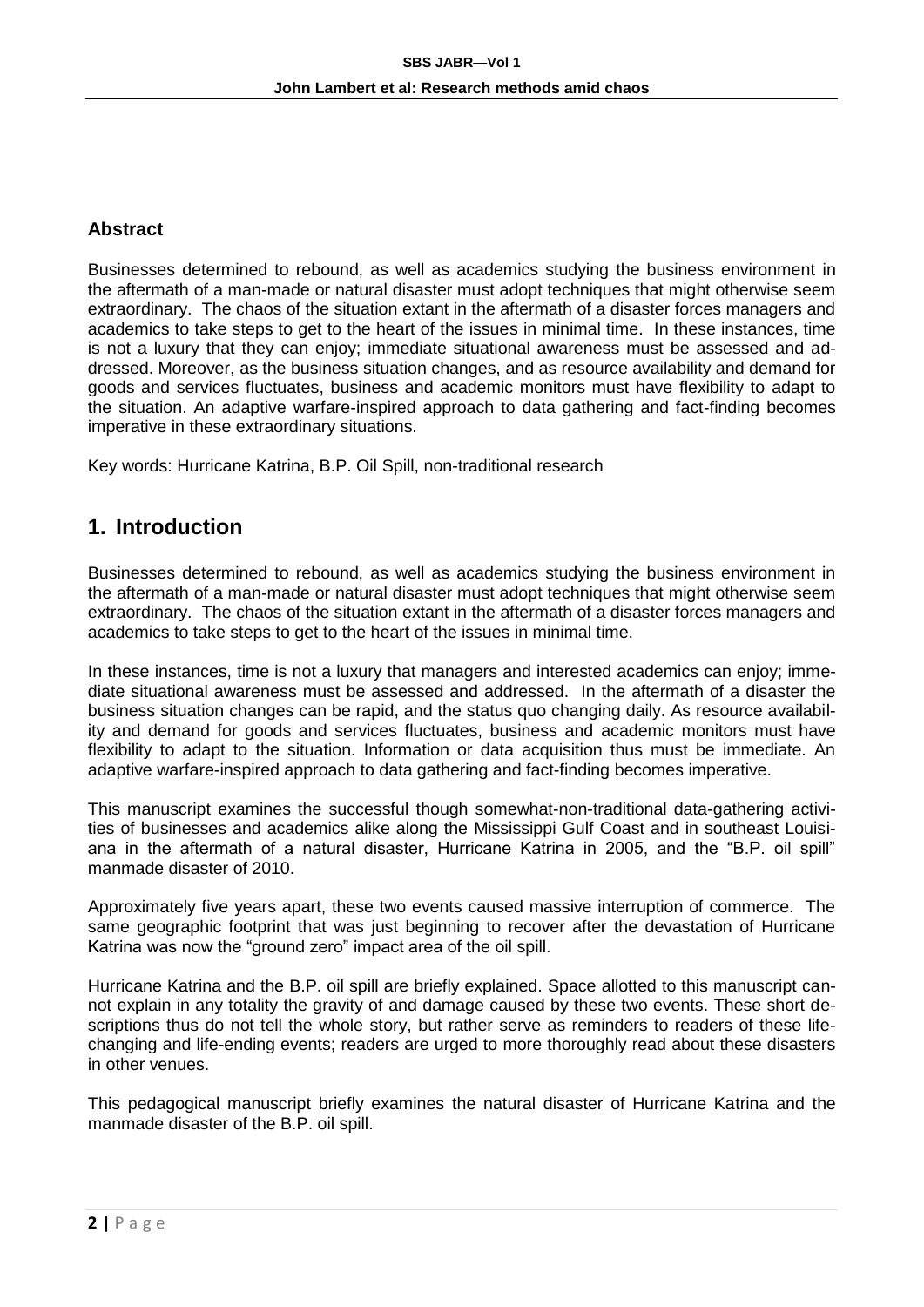#### **1.1 In brief, Hurricane Katrina**

The U.S. National Oceanographic and Atmospheric Administration (NOAA) regard Hurricane Katrina in 2005 as the "most destructive hurricane to ever strike the U.S." (NOAA, 2007, para. 1). Herman (2006) reported insured losses alone from Hurricane Katrina exceeded \$40US billion, which was almost double the claims from the previous record holder, Hurricane Andrew, which devastated Florida in 1992 (para. 7).

The Mississippi Gulf Coast and southeast Louisiana suffered massively from tidal flooding. The US National Weather Service (2012) reported that the "storm surge flooding of 25 to 28 feet above normal tide level occurred along portions of the Mississippi coast, with storm surge flooding of 10 to 20 feet above normal tide levels along the southeastern Louisiana coast" (Hurricane Katrina Section).

While New Orleans, Louisiana received the preponderance of media coverage in the aftermath of Hurricane Katrina, the Mississippi gulf coast received the harder impact from direct tidal inundation. The United States Geological Service's (USGS) website states, "The mainland shoreline of Mississippi, located in the right-front quadrant of Hurricane Katrina, experienced one of the greatest storm surges in U.S. history. Most of this coastline stretching from Waveland through Pascagoula suffered extensive damage up to several kilometers inland from the coast" (USGS, 2010, para. 1).

The massive flooding in the southeastern Louisiana area was due in part to the failure of levees and flood control structures to handle a tidal surge that may have exceeded their design parameters. These flood control structural failures were addressed by the NOAA National Climatic Data Center in 2006, which reported:

*"At least 80% of New Orleans was under flood water on August 31st, largely as a result of levee*  failures from Lake Pontchartrain. The combination of strong winds, heavy rainfall and storm surge *led to breaks in the earthen levee after the storm passed, leaving some parts of New Orleans under 20 feet of water. Storm surge from Mobile Bay led to inundation of Mobile, Alabama causing imposition of a dusk-to-dawn curfew for the City. Large portions of Biloxi and Gulfport, Mississippi were underwater as a result of a 20 to 30+ foot storm surge which flooded the cities (NOAA, 2006, Flooding section).*

By 2011, some of the areas struck by Hurricane Katrina show signs of recovery, while others did not. Nolan (2011) described private and public sectors in the city of New Orleans, Louisiana USA that were thriving six years after Hurricane Katrina, while other areas within the same city, not far away from the areas that have recovered, are still desolate. Income, financial resources, and civic organization are the keys factors separating those individuals and businesses that have recovered, and those that have far to go.

The human death toll of Hurricane Katrina, in 2012, is not yet fully known. Olsen (2010) wrote, roughly five years after Hurricane Katrina that "the names of hundreds of dead in Louisiana are still unknown, reporting.

Of an estimated 1,464 victims officially recognized by the state of Louisiana, more than 500 names have not been publicly released. And Louisiana's once-ambitious efforts to tackle dozens of related cases of missing persons and unidentified bodies ran out of money in 2006 and has never been revived" (para. 2).

Into this same disaster-area footprint in 2010 came the B.P. Oil Spill.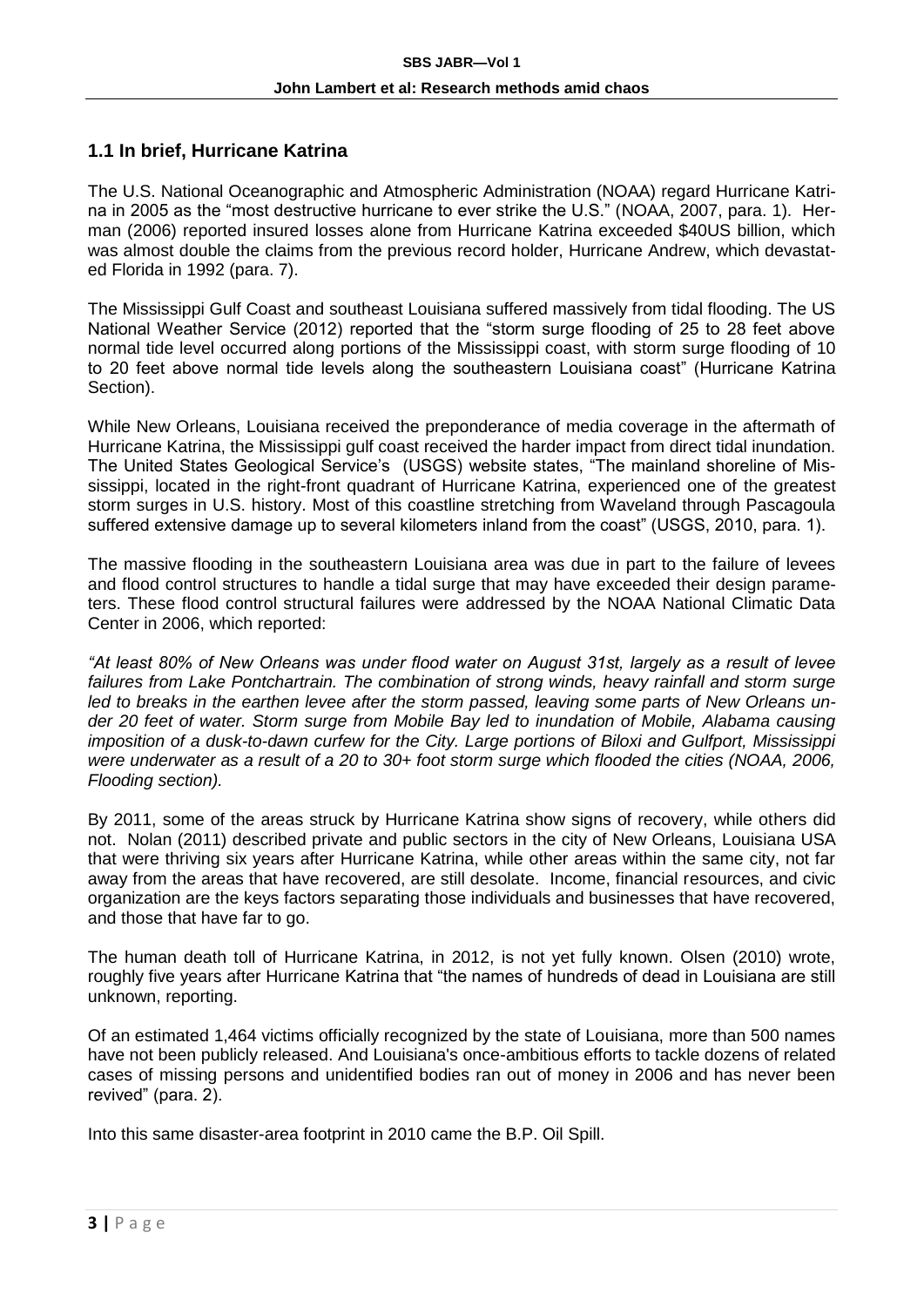#### **1.2 In brief, the 2010 B.P. Oil Spill**

NOAA (2011) states, On April 20, 2010, an explosion on the Deepwater Horizon/BP MC252 drilling platform in the Gulf of Mexico caused the rig to sink and killed 11 workers. As a result, oil began leaking into the Gulf creating the largest spill in American history to date (para. 1). Sherwell (2010) observed, the BP oil spill has turned stretches of the Gulf of Mexico into a lifeless ocean (para. 1).

In 2012, the oil spill is known by several names. These names include: The Deepwater Horizon oil spill, The P.P. Oil Spill, the B.P. Oil Disaster, the Macondo Blowout, and to those who are influenced by 2012 revisionism, it is also simply now being called the Gulf Oil Spill.

On August 10, 2010, an article in The Telegraph described the situation extant in the Gulf of Mexico and its environs shortly after the oil well was capped:

The BP spill spewed 4.1m barrels of oil into the Gulf of Mexico over 87 days, making it the biggest unintentional offshore oil spill in the history of the petroleum industry. Around 4.9m barrels leaked from the time the well ruptured a mile below sea level on April 20 following an explosion that killed 11 workers and its capping on July 15, with only some 800,000 barrels captured during containment operations, according to new US government estimates. As BP moved to shut down the Macondo well once and for all, scientist said it gushed at the rate of 62,000 barrels of oil per day initially - more than 12 times faster than BP had admitted shortly after the blowout (The Telegraph, 2010, para. 1-3).

The NOAA Fisheries Service closed massive areas of the Gulf of Mexico to fishing\ due to pollutants in the water. In October 2010, the NOAA Fisheries service issues a "Frequently asked Questions paper, which listed the following (p. 1):

Why is NOAA Fisheries Service prohibiting fishing in certain areas?

- NOAA Fisheries Service is prohibiting fishing as a precautionary measure to ensure public safety and assure consumer confidence in Gulf of Mexico seafood.
- NOAA Fisheries Service strongly advises fishermen not to fish in areas where oil or oil sheens (very thin layers of floating oil) are present, even if those areas are not currently closed to fishing.
- A process to expedite modifications to the fishing closed area in the Gulf of Mexico has been established so that boundaries of the fishing closed area can be modified daily if needed.

The B.P. oil spill created a negative economic impact to the gulf fisheries in Alabama, Mississippi and Louisiana. Kline (2012) wrote:

"Two-years later, experts say the coastline and the wetlands are recovering, and at rates faster than expected. On the other hand, the fishing industry is struggling to get back to where it was in the days before the spill" (para. 1).

Information gathering and the disaster environment

The information-gathering processes are different when considering a certain natural vs. manmade disasters. The general difference between the two events is that the time of the initial destructionphase portion of the event.

A natural disaster such as a flood, earthquake, tornado, tropical cyclone or hurricane is usually relatively brief, ranging from a matter of minutes to a few hours. The impact time for a manmade disaster can be a matter of moments, such as an explosion at a factory or the crash of an airplane,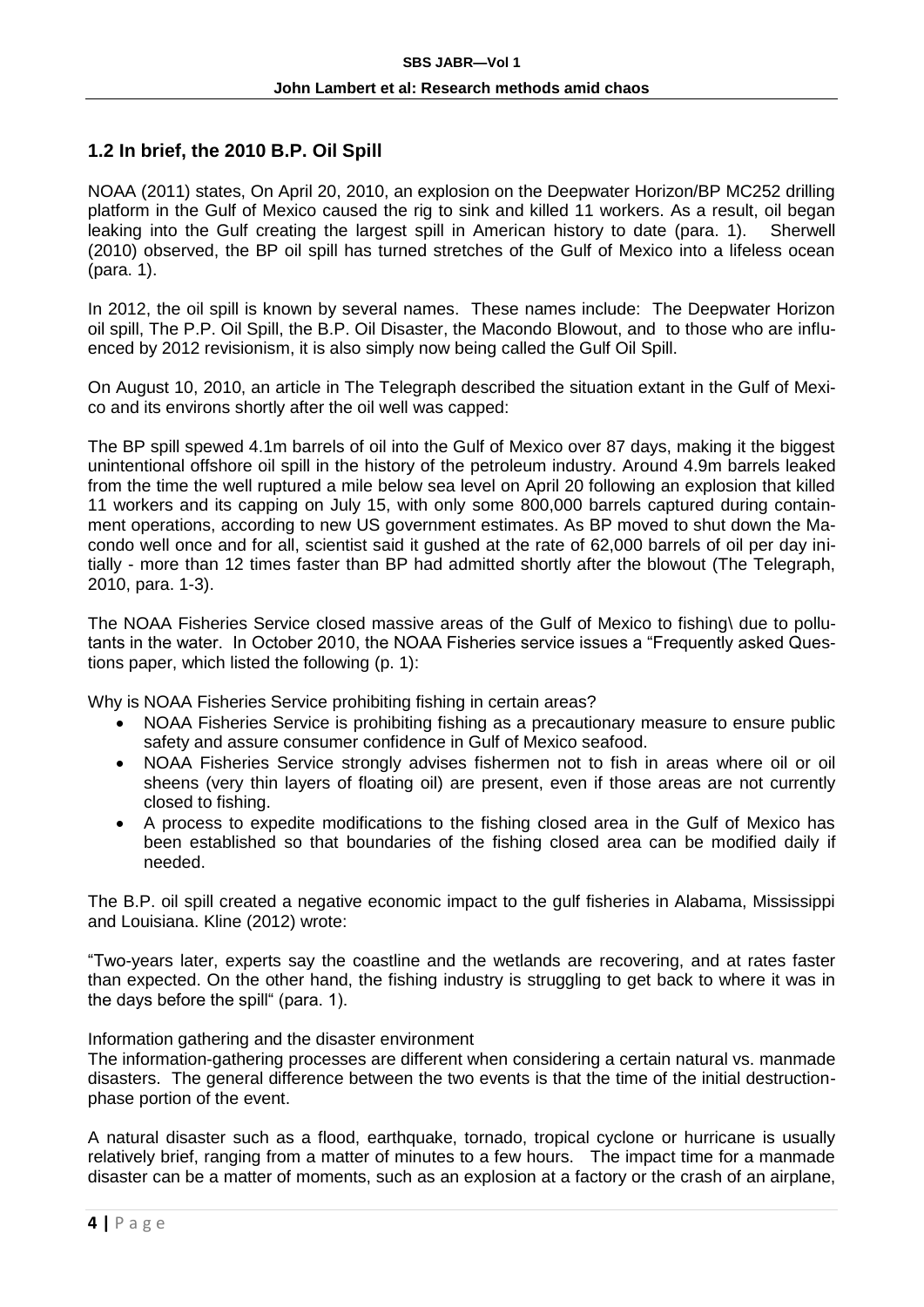or it can be a time span with seemingly never-ending residual effects that over time reduce in intensity but nevertheless continue.

Subsequently, information-gathering among intense, short-term events may be impossible. For example, business data-gathering amid a hurricane at ground-zero of the impact area would be an exercise in futility.

By contrast, information gathering during the eighty-seven days of the B.P. oil spill and after the event with ongoing impact continuing at the time of the writing of this manuscript in 2012 is a necessary and timely activity. To this day, the business, human and ecological impact of the 1986 Chernobyl nuclear disaster in the Ukraine is still studied, and the final impact of the event has not yet arrived (Turner, 2011).

The extraordinary circumstances encountered by business managers attempting to assess the post disaster business environment and its pulsating ebbs and flows of resource availabilities, experienced at the same time as critical shortages require tremendous situational awareness. Academic researchers functioning in that same arena, if they are to be successful, must set aside the lengthy ponderings of conventional theoretical research, and must compress their activities, mimicking the situational awareness strides taken by their business-world contemporaries. This leads to a logical question: So how does one manage or perform research in the unconventional post disaster environment? Much can be learned about capitalizing in about how others manage in other fields when confronting unconventional situations.

## **2. Literature**

Military planners, leadership schools, and tacticians study the actions of shrewd men who have fought in ages past. They study and analyze not only the successes of their own armed forces, but those of their past and present adversaries. Sports teams do much the same thing, watching videos of teams with which they are about to compete, examining plays and moves of those they are about to meet in the arena. Likewise, business planners must perform an assessment of their situational awareness.

Boldly discussing the military strategies of Attila the Hun, Roberts (1999) examined the necessity for unconventional, stealthy reconnoiter of the situation (p. 4). He discussed how Attila, a captive in the Roman court in his youth, learned the ways of his future adversaries, by adopting an external appearance that disguised his information-gathering activities. Provence (1995) showed the connection of this military mindset to that of business, applying the quotes of famous WWII US Army General George Patton to strategic and tactical business planning known to have said, "Strategy and tactics do not change. Only the means of applying them are different. Strategy is very simple. It should be used like a steamroller—make up your mind on a course and direction of action and then stick to it. It takes very little imagination and skill to conceive a workable method of strategy. Tactics must be applied by attacking weaknesses and exploiting breakthroughs" (p.75).

Expanding upon Provence (1995), Axelrod (1999) further discussed Patton's strategic and tactical theories. Applying Patton's reasoning to this manuscript's focus to the environ of post-disaster business managers and researchers, we find this counter argument to those who are apprehensive to act in imperfect situations. Axelrod (1999) quoted Patton: "It is fatal to wait for perfection (p.130). Axelrod (1999) prodded academics and nudged managers: "Management theoreticians are business-school professors, not managers. Your job is to manage, not to theorize about perfect solutions. Perfection is too expensive. It costs too much time. If you wait for the perfect plan or for ideal circumstances, opportunity will be lost" (p. 130).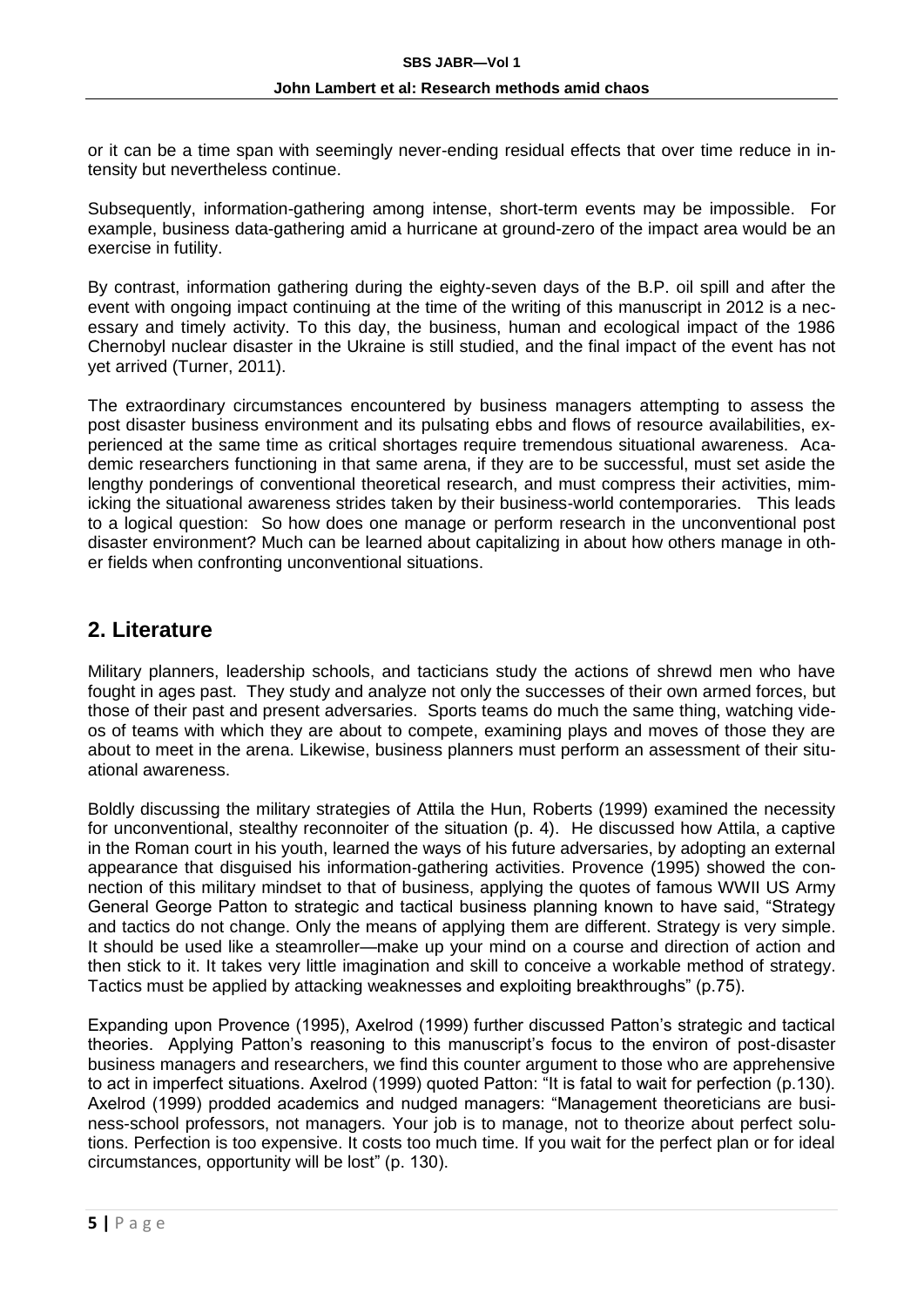Strid & Andréasson (2008) took a tongue-in-cheek approach to their examination of Viking culture. "A thousand years ago, Vikings were making wine snifters out of the skulls of their enemies. Today they're selling furniture in flat packages" (Strid & Andréasson, 2008, p.5). They wrote how the Vikings would learn about their target, plan fastidiously, and yet maintain flexibility in the face of a situational change.

We learn from Attila, from General Patton, and from the Vikings, the necessity of discreetly or stealthily obtaining information, of planning, and to have enough information to make informed decisions to change direction when necessary. We further learn that waiting until everything is absolutely perfect wastes time, wastes resources, and may waste strategic advantage.

Mao Tse-tung on Guerrilla Warfare has been translated into English and published under in many venues. The United States Marine Corps reproduced it so that it could be utilized by those studying the unconventional warfare methods known as guerrilla warfare.

The translator, Brigadier General Samuel B. Griffith, USMC (Retired) remarks how the "influence of the ancient military philosopher Sun Tzu on Mao's military thought will be apparent to those who have read The Book of War. Sun Tzu wrote that speed, surprise, and deception were the primary essentials of the attack" (USMC, 1989, p. 37).

Mao identified seven fundamental steps toward achieving a revolutionary goal (USMC, 1898, p. 43):

- 1. Arousing and organizing the people.
- 2. Achieving internal unification politically.
- 3. Establishing bases.
- 4. Equipping forces.
- 5. Recovering national strength.
- 6. Destroying enemy's national strength.
- 7. Regaining lost territories.

All four military strategies by Attila, General Patton, the Vikings and Mao, along with their unique characteristics and stratagems, pose unique insight if adapted by the manager or academic in a post-disaster environment.

#### **2.1 Discussion of observations in the field and of experience**

Stealth, planning, informed situational awareness, and tactical flexibility; four characteristics important to military planners. These same four are important to business and academics gathering information in the post disaster/ongoing disaster environment. They are discussed and examples provided of their application:

One may wonder why anyone in business or academia would not want to tell everyone that they are on the scene and gathering information. Experience shows that people (victims) in disaster impact areas may be very reluctant to share information with those who they perceive are outsiders. Subsequently, if one's objective is to build a business or to obtain data, one must utilize those four characteristics mentioned above.

Walt Disney employed the when acquiring the properties that would he would assemble into what became the Walt Disney World Resort in Florida. Emerson (2010) discussed Disney's method: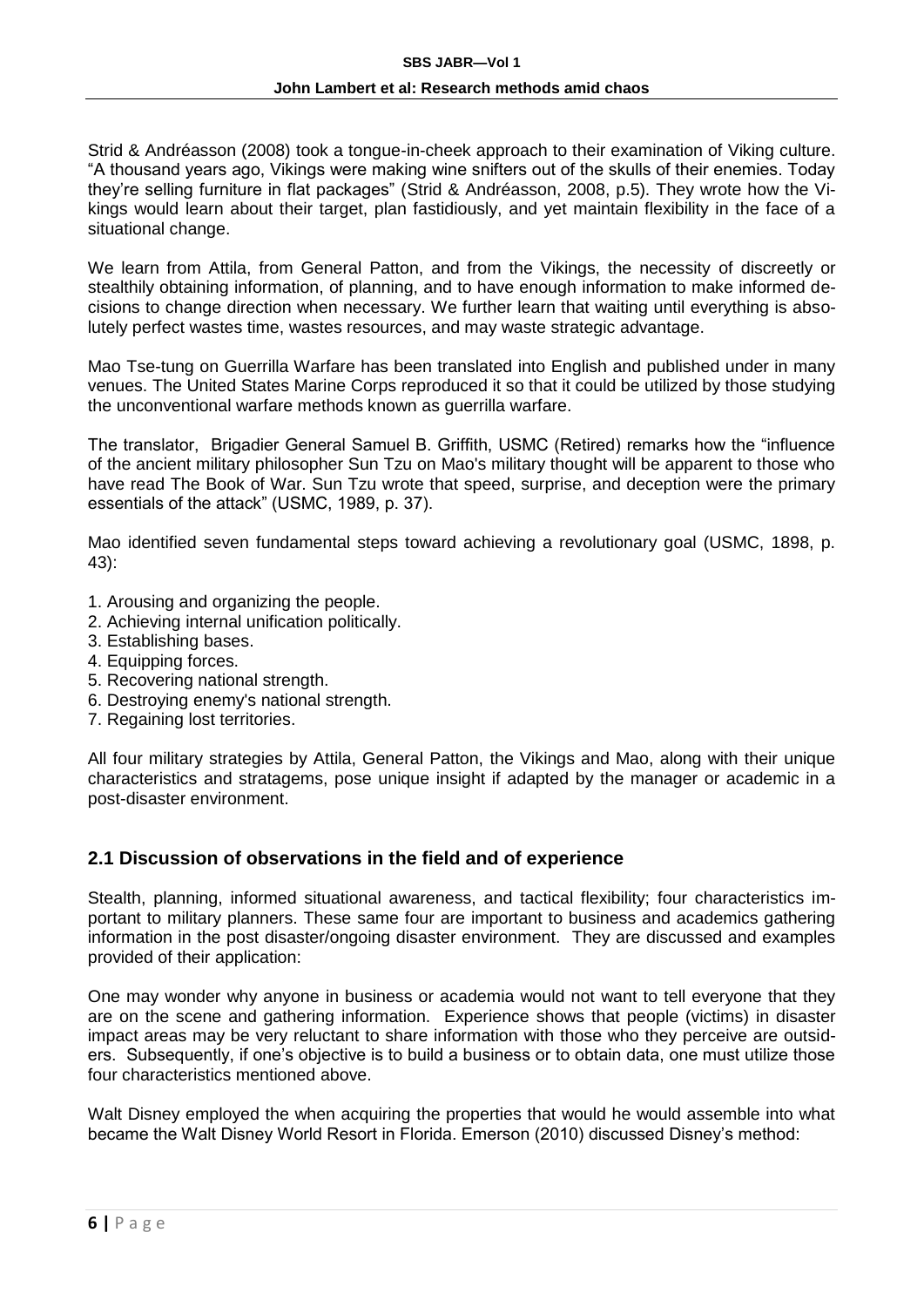"From obscure legal strategies to spy-like maneuvers, Disney's eastern plans, code named Project Future, were built upon a brilliant mix of fantasy and reality. The complexity of the final result, the Walt Disney World Resort, was rivaled only by the complexity of the method used to achieve it. Throughout the entire effort, two restrictions repeated themselves at every stage: Disney's insistence on secrecy in the process and Disney's desire for control of the product (p. 2)

Perhaps without specifically identifying his management style as such, Disney relied upon the four principles to outsmart speculators who would drive land prices up.

Stealth, planning, informed situational awareness, and tactical flexibility allowed Disney to obtain what he wanted: land to expand his business empire. Likewise, stealth is crucial to business managers and academics conducting research under certain circumstances.

Demonstrating mastery of the four principles of stealth, planning, informed situational awareness, and tactical flexibility, along the Mississippi gulf coast after Hurricane Katrina, Wal-Mart assessed the situation and reopened their operations in tents.

The temporary Wal-Mart in Waveland, Mississippi, was "a 16,000 square-foot industrial strength Aframe, complete with electricity and six 30-ton air conditioners" (Ray, 2006, Para. 2). Employing advanced technology to communicate with suppliers and warehouses, in the earliest stages of post-Hurricane Katrina operations, Wal-Mart's collection of data of their customer's most-wanted or demanded items employed simple technology: a pad of paper and a pen, where customers listed their wants.

Gross (2005) eyeing the efficiency and successes of private enterprise in the aftermath of Hurricane Katrina, compared to inefficiencies of the public sector, questioned if the "public should really plan to rely on the private sector rather than the government for disaster-relief "(para 2). Attempting a counter-argument to a Fortune article, Gross (2005) wrote:

Government broke down. Business stepped up," blares Fortune's cover story. Wal-Mart relief trucks reached stricken Gulf Coast areas before the Federal Emergency Management Administration did. Federal Express continued to deliver when the National Guard couldn't. As Kenner, La., Mayor Philip Capitano put it: "The Red Cross and FEMA need to take a master class in logistics and mobilization from Wal-Mart. (para. 1)

While Gross apparently intended a counterargument to private-sector success, he inadvertently reinforces the notion that Wal-Mart's post-disaster management style was aggressively effective.

Academics in post-disaster environments demonstrate equal dexterity in the face of adverse conditions. The doctoral thesis of Adrine Harrell (2009) discussed the mixed approach to data gathering that she used after Hurricane Katrina (p. 69).

While she was able to survey many of those who stayed in business after Hurricane Katrina during a Louisiana Assisted Living Association (LALA) meeting, she had to use other methods to coax or encourage some from closed firms to participate, who were reluctant to do so. "For example, I was introduced to some by the director of LALA; once they were comfortable they would talk to me" (A. Harrell, personal communication, July 13, 2012).

Amid researching her 2010 doctoral thesis, Audrey Price (2010) encountered a different kind of environmental upset; a political upset.

On March 23, 2010, U.S. President Barack Hussein Obama signed into law The Patient Protection and Affordable Care Act, which is informally referred to as Obamacare. At the start of her doctoral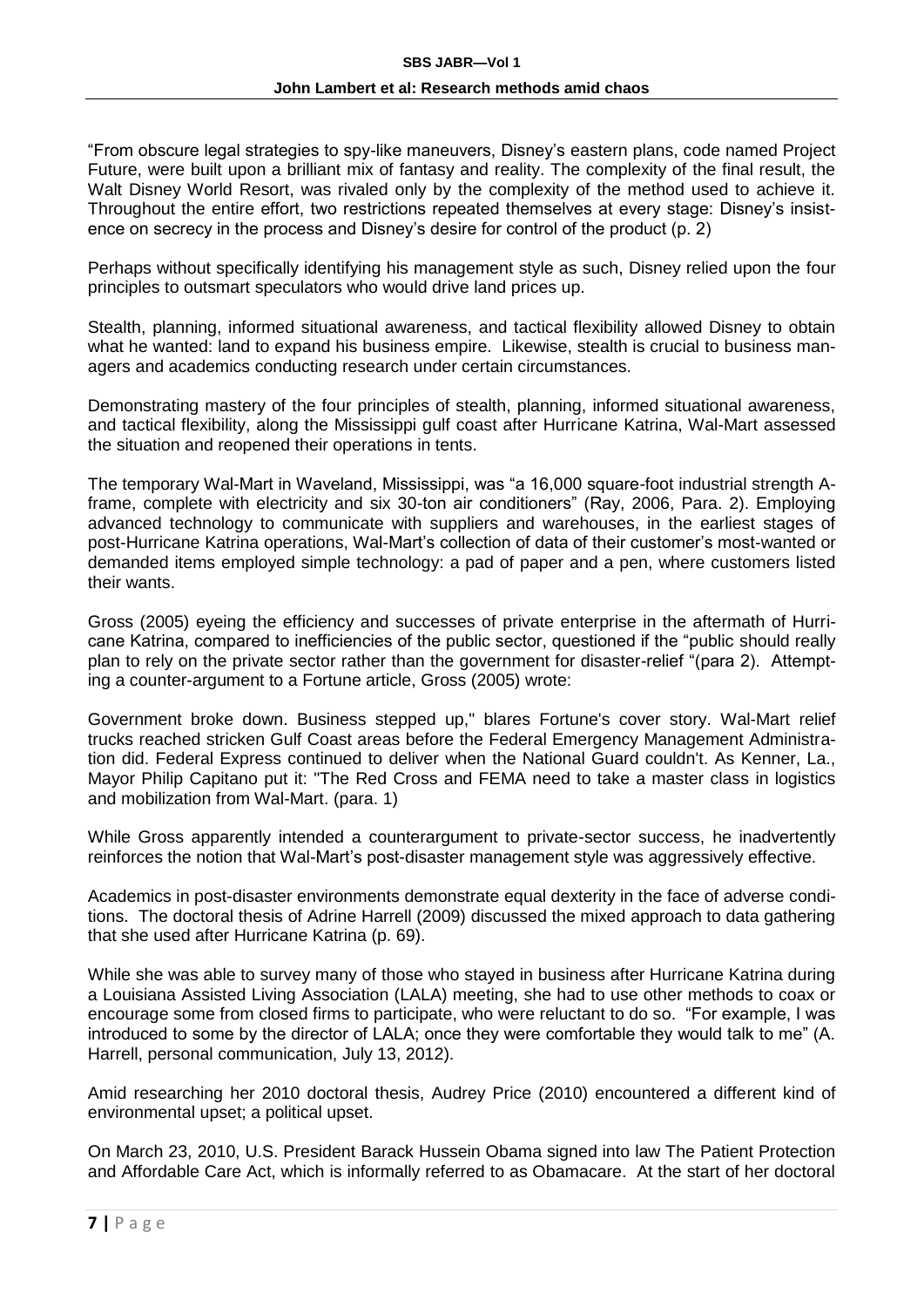research, Price examined the willingness of physicians to use electronic medical record (EMR) technology.

Well into her data collection the "regulatory climate in which medical practices and medical practitioners (physicians) operate began a metamorphosis…[that began] shifting the decision-making process regarding the adoption of EMR technology away from being a purely management decision and morphing it into a matter of business and to some degree regulatory compliance" (p. 124).

While the data that she obtained early in the data collection process clearly demonstrated the pre-Obamacare liberty of physicians to use or not use EMR, the end of her data-collection process was a snapshot showing the change from choice to compliance.

In 2010 while researching the B.P. oil spill effects upon shrimp fishermen in Louisiana and in Mississippi, Lambert, Duhon and Peyrefitte (2012) learned quickly that they had to use non-traditional methods to gather data: "Louisiana and Mississippi fishing communities are fairly cloistered, and resist inquiries from those whom they consider to be outsiders.

Researchers used local contacts to provide introductions, dressed in work clothes similar to those worn by shrimpers, and drove pickup trucks when in the field" (p. 230). Lambert, et. al (2012) also conducted convenience-sample surveys that added to their dataset (p. 230).

Demonstrating again the necessity for military-like elements of stealth, planning, informed situational awareness, and tactical flexibility to unveil the unique characteristics of the Gulf Shrimp supply chain and the impact of the B.P. oil spill upon that supply chain, Lambert et. al (2012) utilized "a unique mixed approach of interview, survey, and review of news and government information sources in order to construct a complete picture of the supply chain. This approach demonstrates that a systems approach is a useful tool to assess a supply chain amid a business crisis, and not only in a more sterile and less chaotic business setting (p. 224).

Chairman Mao's tactics adapted for post disaster business and academic research Mao Tse-tung's revolutionary guerrilla warfare approach to overcoming capitalism and western influence may be indeed revolutionary when considering adopting them in order to advance capitalism and the western way of life.

While it may be repugnant for some stalwart communists and some ardent capitalists with headstrong predispositions, that none of their tactics might be of value to the "other' side, an examination of Mao's guerrilla warfare approach to combat, we determine that in a rapidly changing post disaster environment, both the business manager and the academic must adopt the informed, arousing, motivated, and dedicated yet flexible style of the revolutionary.

Table 1 lists Mao's tactics, and the business manager and the academic researcher's approaches that are in practice seemingly styled after Mao's tactics. Each of Mao's tactics has applications to business recovery as well as academic research in a post-disaster environment.

| Table 1: Chairman Mao's tactics adapted to business and academia |                                                                                                         |                                                                                              |  |
|------------------------------------------------------------------|---------------------------------------------------------------------------------------------------------|----------------------------------------------------------------------------------------------|--|
| Mao's guerrilla warfare ap-<br>proach to<br>combat*              | A business manager's ap-<br>proach to rapid recovery after a<br>disaster                                | An academic researcher's<br>approach to data collection<br>after a disaster                  |  |
| 1. Arousing and organizing the<br>people.                        | Inspiring and organizing available<br>employees and other stakehold-<br>ers.                            | Persuade cooperation by un-<br>conventional resources to sup-<br>port research activity      |  |
| 2. Achieving internal unification<br>politically.                | Get employees situated to work<br>with minimal distraction, to the<br>extent of assisting with the wel- | Have institutional research ap-<br>proval, and buy-in to support<br>unconventional research. |  |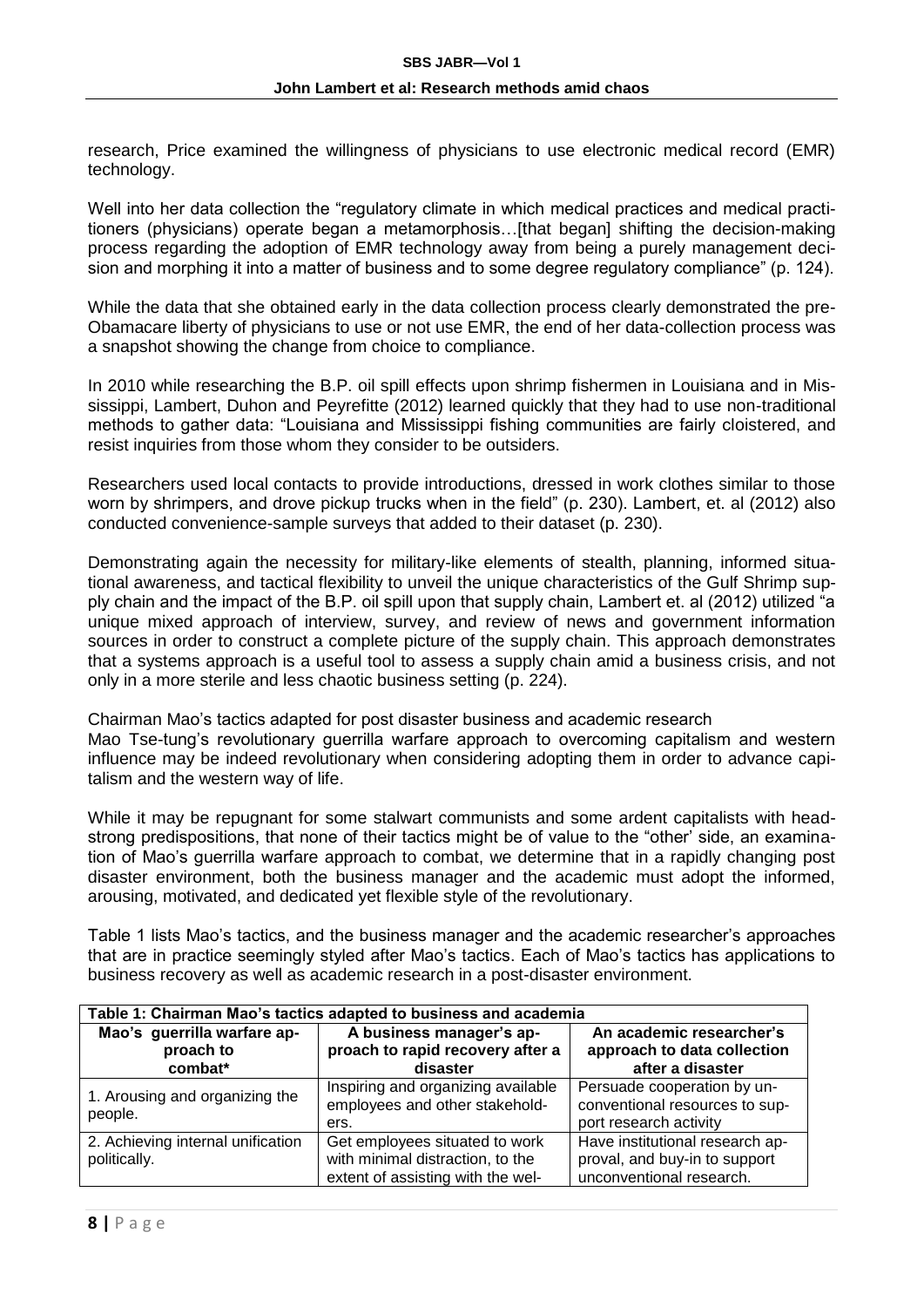#### **SBS JABR—Vol 1**

#### **John Lambert et al: Research methods amid chaos**

|                                             | fare of their families, so that all<br>are pulling together                                                                                                                 |                                                                                                                                |
|---------------------------------------------|-----------------------------------------------------------------------------------------------------------------------------------------------------------------------------|--------------------------------------------------------------------------------------------------------------------------------|
| 3. Establishing bases.                      | Establish new temporary busi-<br>ness settings, i.e. temporary of-<br>fice trailers, tents, etc., situated to<br>allow commerce under post-<br>disaster conditions          | Establish a post-disaster re-<br>search environment, which may<br>be a remote office, or even an<br>automobile.                |
| 4. Equipping forces.                        | Establish communications with<br>suppliers, customers and other<br>stakeholders. Acquire or coordi-<br>nate sellable items or services.<br>Establish flexible supply chain. | Mobilize researchers with data-<br>collection resources that suit<br>the changing post-disaster envi-<br>ronment.              |
| 5. Recovering national strength.            | Encounter objections, supply<br>chain interruptions, increasing<br>irregular regulatory disruptions.                                                                        | Encounter objections and pos-<br>sibly jealousies by peers or by<br>competing academic units.                                  |
| 6. Destroying enemy's national<br>strength. | Competitively overcome the activ-<br>ities of lesser-organized business<br>competitors.                                                                                     | Gather datasets that others are<br>not mobilized to obtain due to<br>lack of critical thinking, creativi-<br>ty, or resources. |
| 7. Regaining lost territories.              | Turn stakeholder activity into post<br>disaster customer loyalty                                                                                                            | PUBLISH!                                                                                                                       |
| * USMC, 1898, p. 43                         |                                                                                                                                                                             |                                                                                                                                |

## **3. Discussion**

Non-traditional approaches to business and research may seem to break new ground, yet as we can see, the techniques are as old as those employed by the ancient Vikings, by Attila the Hun, or more recently by General George Patton and Mao Tse-tung.

The timeless strategies and tactics employed for battlefield conquest are now almost seamlessly adaptable to bloodless conquest in commerce and academic research.

Just as military strategists debate the advantages and disadvantages of strategy, tactics and employment of forces, business executives admire or admonish their peers and contemporaries in like manner.

Academics fare no better escape from the debate, as diehard statisticians lost in the swirl of hard quantitative analysis, argue the validity of hard-won information obtained in the field from researchers donning white rubber boots, while those whom they scorn for the use of non-traditional methods obtain data that those less creative can never access.

## **4. References**

Axelrod, A. (1999). Patton on Leadership; Strategic lessons for Corporate Warfare. Paramus: Prentice Hall Press

Emerson, C. (2010). Project Future: The Inside Story Behind the Creation of Disney World. USA: Ayefour Publishing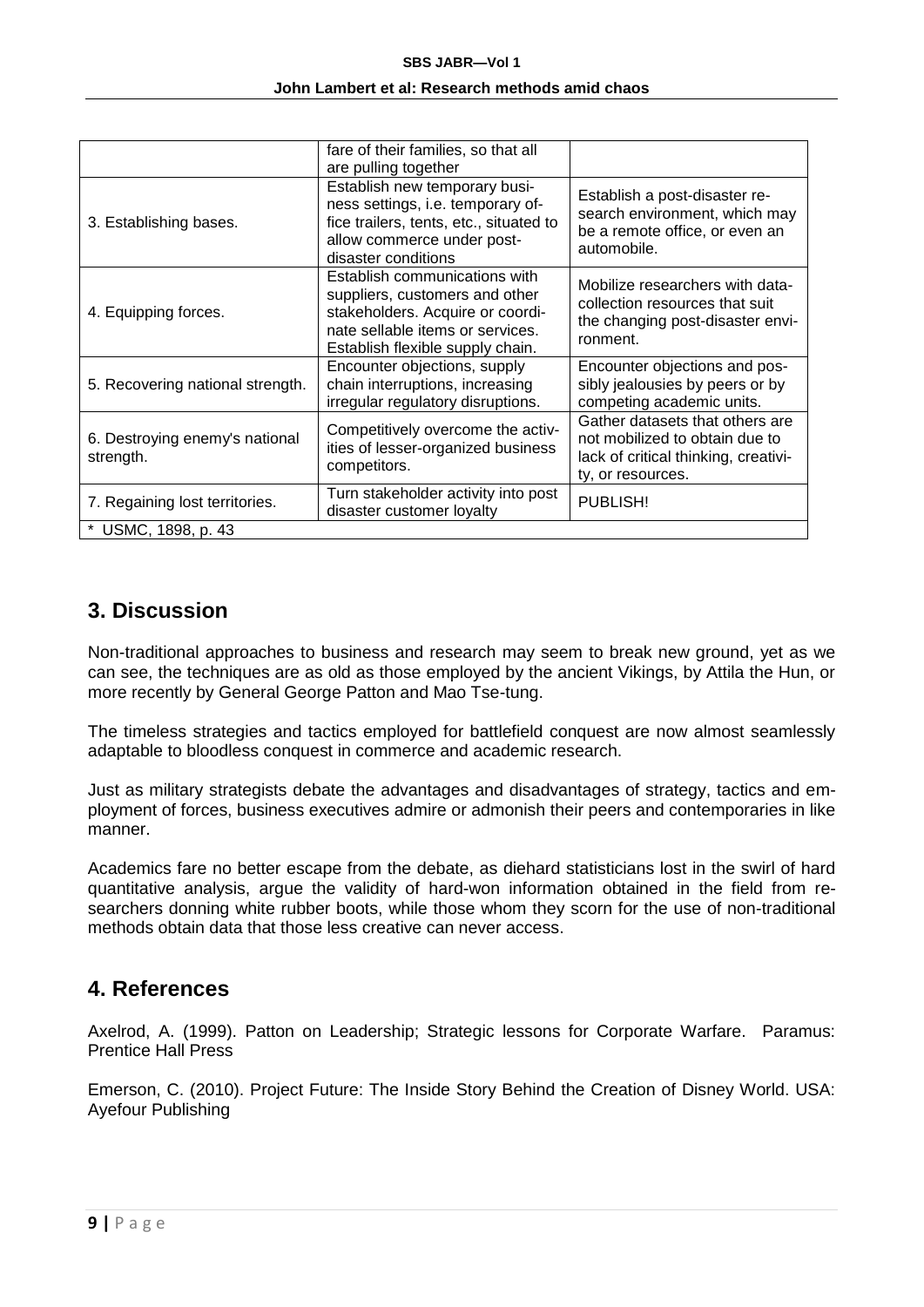Gross, D. (Sept. 23, 2005). Slate. What FEMA Could Learn From Wal-Mart: Less than you think. Retrieved July 15, 2012 from http://www.slate.com/articles/business/moneybox/2005/09 what fema could learn from walmart.html

Harrell (2009) What Factors influence Residential Care/Assisted Living Facilities to reopen open or close after Hurricane Katrina/ Rita? (Doctoral dissertation) Retrieved July 13, 2012 from http://libraryds.grenoble-em.com/fr/Publications/Theses%20DBA/Adrine%20Jevone%20Harrell.pdf

Herman, C. (August 25, 2006). ABC News. Katrina's Economic Impact: One Year Later. Retrieved July 7, 2012, http://abcnews.go.com/Business/Hurricane Katrina/storyid=2348619&page=1#.T\_iTt\_WuUXs

Kline, S. (April 20, 2012) KATC.com, Local news: Fishing industries impacted by BP Oil Spill twoyears later. Retrieved July 10, 2012 from http://www.katc.com/news/fishing-industries-impacted-bybp-oil-spill-two-years-later/

Lambert, J., Duhon, D., & Peyrefitte, J. (2012). 2010 BP Oil Spill and the Systemic Construct of the Gulf Coast Shrimp Supply Chain. Systemic Practice & Action Research, 25(3), 223-240. doi:10.1007/s11213-011-9219-3. Retrieved July 13, 2012 from http://lynx.lib.usm.edu:2048/login?url=http://search.ebscohost.com/login.aspx?direct=true&db=bth

&AN=75448338&site=ehost-live

NOAA (December 29, 2005). NOAA National Climatic Data Center. Hurricane Katrina. Retrieved July 7, 2012, from http://www.ncdc.noaa.gov/special-reports/katrina.html

NOAA (February 12, 2007). Hurricane Katrina. Retrieved July 7, 2012, from http://www.katrina.noaa.gov/

NOAA (April 10, 2011). NOAA Education Resources. Gulf Oil Spill Retrieved July 8, 2012, from http://www.education.noaa.gov/Ocean\_and\_Coasts/Oil\_Spill.html

Nolan, B. (August 28, 2011). Times Picayune. 6 years later, Hurricane Katrina's scars linger alongside robust recovery. Retrieved July 7, 2012, from http://www.nola.com/katrina/index.ssf/2011/08/6\_years\_later\_hurricane\_katrin.html

Olsen, L (August 30, 2010). Houston Chronicle. 5 years after Katrina, storm's death toll remains a mystery. Retrieved July 7, 2012, from http://www.chron.com/news/nation-world/article/5-yearsafter-Katrina-storm-s-death-toll-remains-1589464.php

Sherwell, P. (May 29, 2010). The Telegraph. BP disaster: worst oil spill in US history turns seas into a dead zone. Retrieved July 8, 2012, from http://www.telegraph.co.uk/finance/newsbysector/energy/oilandgas/7783656/BP-disaster-worst-oilspill-in-US-history-turns-seas-into-a-dead-zone.html

National Weather Service (May 30, 2012). National Hurricane Center. Hurricanes in History Retrieved July 8, 2012, from http://www.nhc.noaa.gov/outreach/history/#katrina

NOAA Southeast Fisheries Office (October 15, 2010). BP/Deepwater Horizon Oil Spill: Federal Fishery Closure Frequently Asked Questions October 201. Retrieved July 10, 2012, from: http://sero.nmfs.noaa.gov/sf/deepwater\_horizon/Closure\_FAQs\_101310.pdf

Price, A. (2010). A study of factors influencing physician adoption of Electronic medical records technology. (Doctoral dissertation Retrieved July 15, 2012 from